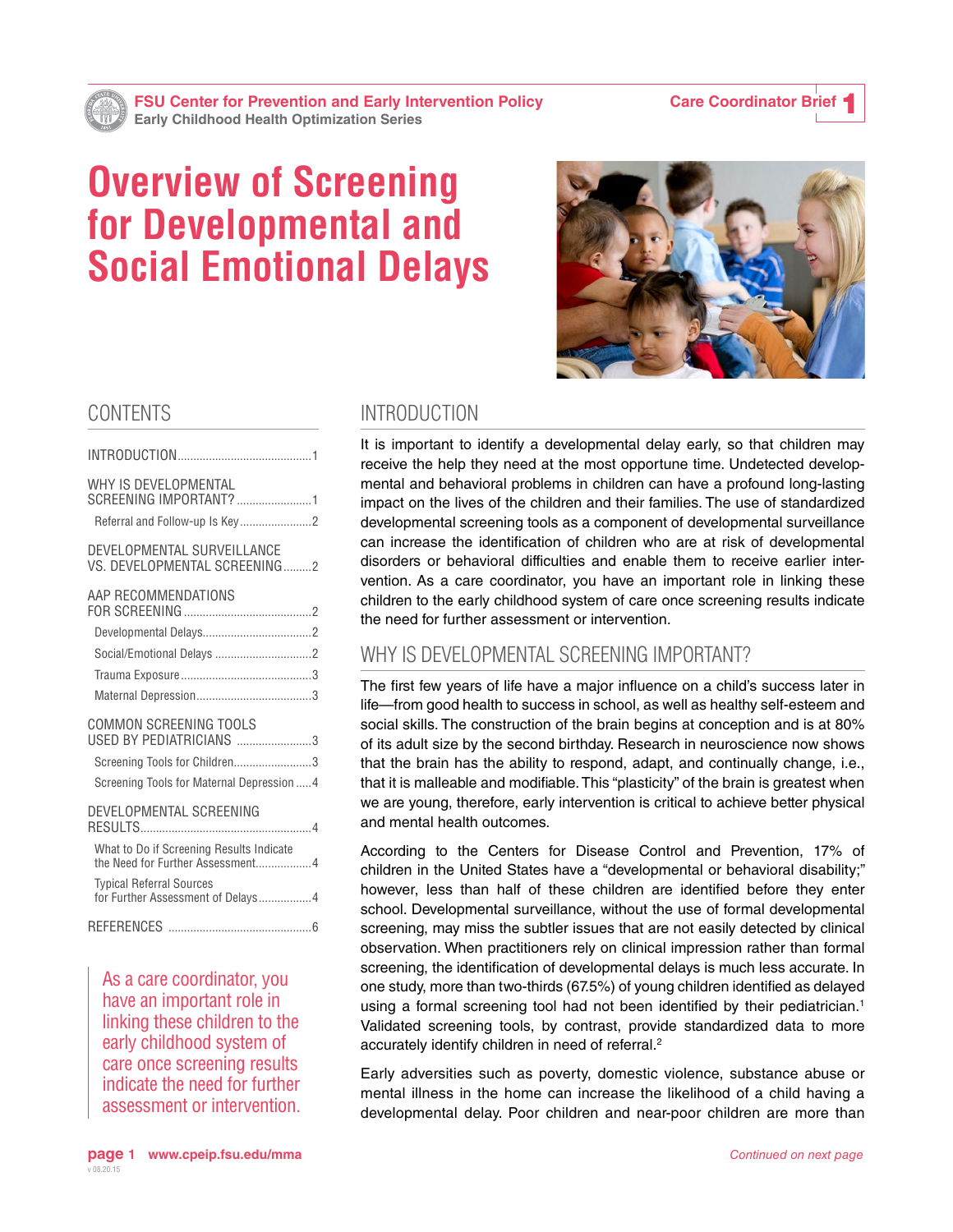<span id="page-1-0"></span>

twice as likely as higher income children to have had three or more ACEs. In 2014, 58% of Florida's children age birth to five lived in families at or near the federal poverty level. Because these families are eligible for Medicaid, Florida pediatricians serving in the Managed Medicaid Assistance program may see an even higher daily caseload of children exposed to significant numbers of ACEs.

### **Referral and Follow-up Is Key**

Because of the brain's plasticity and ability to "catch up", the earlier the intervention occurs, the better the long-term outcomes. Many of the appropriate referral sources are state or federally funded. Your role in assisting the families to navigate these systems and access the services is vital to ensuring the child and/or family receives the necessary intervention and treatment.

# DEVELOPMENTAL SURVEILLANCE VS. DEVELOPMENTAL SCREENING

**Developmental surveillance** is the on-going process of monitoring a child's growth and development over time, using multiple sources of information. Surveillance should occur at each well-child visit and include:

- 1. Asking about parental concerns
- 2. Obtaining a developmental history
- 3. Observing parent-child interaction
- 4. Identifying risk and protective factors<sup>3</sup>

**Developmental screening** is the systematic use of a validated screening tool to identify children likely to have

## AAP RECOMMENDATIONS FOR SCREENING

#### **Developmental Delays**

The AAP recommends children receive developmental screening using standardized tools at the 9, 18, 24 and 30-month well-child visits or whenever a concern is identified during developmental surveillance. More frequent screening may be needed for children at high risk of developmental problems due to low birth weight, prematurity, or other risk factors. Repeated developmental screening is more accurate than a single assessment and documents a child's developmental progress over time.

Screening for autism spectrum disorders (ASD) is recommended at the 18 and 24-month well-child visit or when a developmental screening raises a concern. Signs of ASD may manifest earlier than 18 months. For example, a lack of joint attention is a distinguishing feature of ASD. Joint attention appears at 10-12 months in the normally developing infant and is observed when the child looks back and forth between the mother and a shared object of interest.<sup>5</sup>

Between 9.5% and 14.2% of children ages birth to five experience social-emotional problems that negatively impact their functioning and development.

a developmental delay with all children in the practice, regardless of risk.<sup>4</sup> According to the American Academy of Pediatrics (AAP), screening tools should address developmental domains including fine and gross motor skills, language and communication skills, problemsolving/adaptive behavior, and personal-social skills.

Screening identifies when a child's development differs from same age norms. It does not provide conclusive evidence of a developmental delay or result in a diagnosis, but indicates the need for further assessment.

### **Social/Emotional Delays**

The AAP also recommends screening for mental health problems at the same intervals as children are screened for other developmental issues. Between 9.5% and 14.2% of children ages birth to five experience social-emotional problems that negatively impact their functioning and development.<sup>6</sup> Children 0-5 should be screened for social-emotional difficulties using validated screening instruments if they have abnormal developmental screening results, **or** abnormal autism screening results, or when symptoms are observed in three areas:

- 1. Child's behavior or emotions (e.g., excessive crying; inability to calm; feeding or sleeping difficulties; more anxiety than others; mood that is mainly unhappy; severe tantrums).
- 2. Caregiver's behavior (e.g., caregiver is unable to consider the child's strengths; primarily uses a negative tone; does not anticipate the child's need for comfort; is excessively protective).
- 3. Relationship between the child and the caregiver (e.g., child does not effectively elicit comfort from the caregiver; child does not share joy or excitement with caregiver; child older than 9 months does not show stranger anxiety).<sup>7</sup>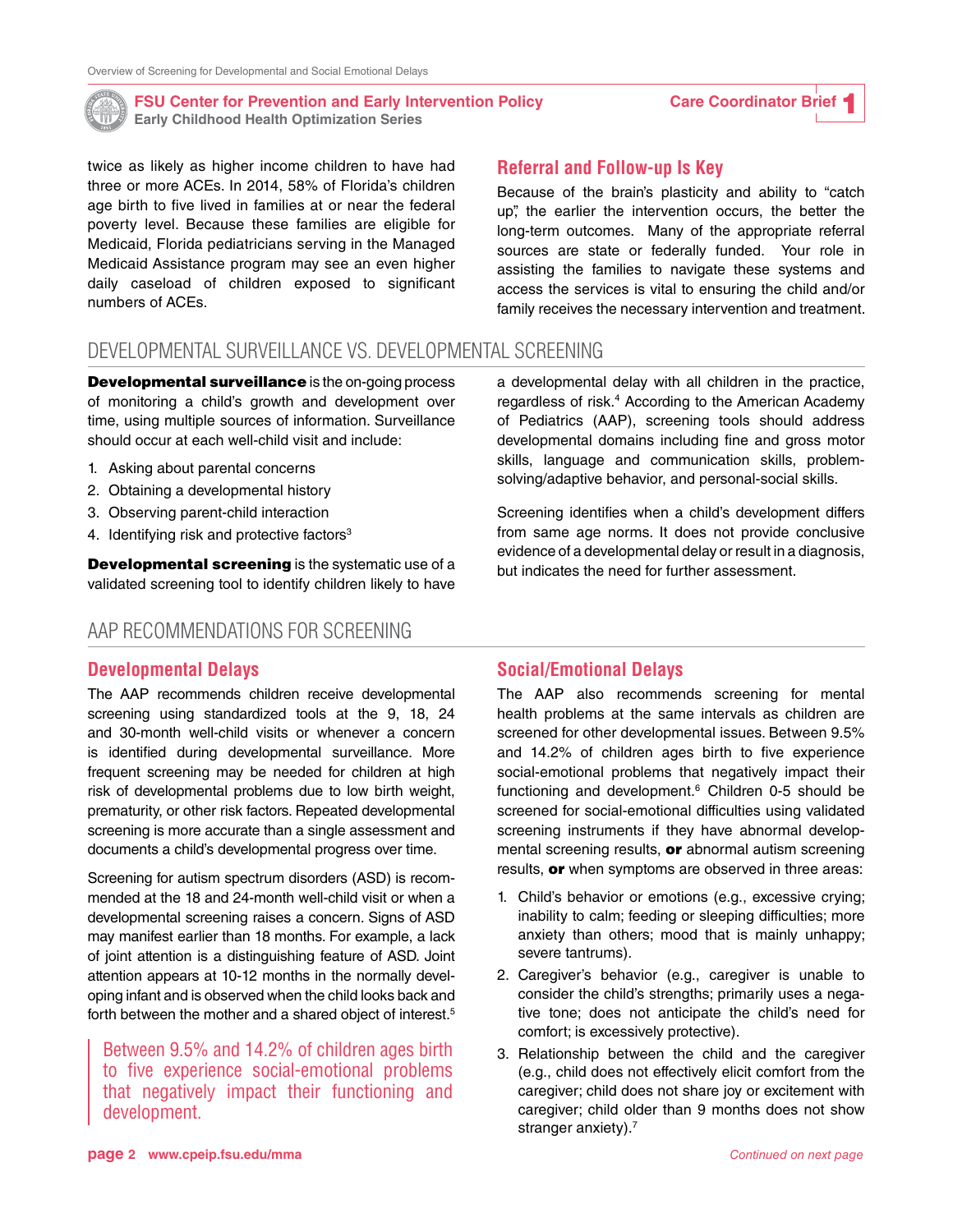<span id="page-2-0"></span>

#### **Trauma Exposure**

The AAP further recommends a history of trauma exposure be obtained and the child and family's psychosocial history (e.g., parental distress or discord; domestic violence; parental substance abuse or mental illness; grief and loss issues) updated at every well-child visit or when the healthcare provider has concerns. The AAP [Pediatric Intake Form](http://www.brightfutures.org/mentalhealth/pdf/professionals/ped_intake_form.pdf) (also known as the Family Psychosocial Screen) screens for depression, substance abuse, domestic violence, and other risk factors such as a parent's adverse childhood experiences. It can be administered when a family enters care and re-administered annually.

### **Maternal Depression**

The AAP recommendations include screening for maternal depression during the child's first year or when the psychosocial history indicates the need for more frequent screening. It is estimated that 10-20% of women experience depression before, during, and after delivery of a baby, with even higher rates of depression among lower-income women. Use of a screening tool for depression is recommended because many women are reluctant to acknowledge their symptoms.

A compendium of mental health screening and assessment tools for primary care is included in the [Addressing Mental Health Concerns in Primary Care:](https://www.aap.org/en-us/advocacy-and-policy/aap-health-initiatives/mental-health/documents/mh_screeningchart.pdf)  [A Clinician's Toolkit](https://www.aap.org/en-us/advocacy-and-policy/aap-health-initiatives/mental-health/documents/mh_screeningchart.pdf).

# COMMON SCREENING TOOLS USED BY PEDIATRICIANS

There are a variety of screening tools that a pediatrician can choose to use. Many of the tools can be completed by the parent in the waiting room prior to their appointment. These tools can be scored by office staff and then given to the physician to interpret and discuss the results with the parent. A [comprehensive listing of screening tools for](http://www.nectac.org/~pdfs/pubs/screening.pdf.)  [young children](http://www.nectac.org/~pdfs/pubs/screening.pdf.) provides information for each instrument including a description, the age range for which the instrument was validated, the time to administer, the scoring procedure, psychometric properties, and requirements for administrators.<sup>8</sup>

### **Screening Tools for Children**

The most commonly used screening tools in pediatric settings are:

- 1. Ages and Stages Questionnaire (ASQ)
- 2. Ages and Stages Questionnaire: Social-Emotional
- 3. Pediatric Evaluation of Developmental Status (PEDS)
- 4. Modified Checklist for Autism in Toddlers, Revised with Follow-up (M-CHAT-R/F)

The Ages and Stages Questionnaires are a series of parent completed questionnaires for screening children ages one month to 66 months of age. The most recent version is the ASQ-3. It is written at the 4th to 6th grade level and is available in English and Spanish as well as other languages. It takes 10-15 minutes to complete and 2-3 minutes to score. It utilizes the parents' knowledge of their child and highlights strengths as well as concerns. The questionnaires can be completed at home, in a waiting room, during a home visit, or as part of an in-person or phone interview. An ASQ online link can also be sent to the parent.

The ASQ-SE-2 is the most recent version and screens the general areas of self-regulation, compliance, communication, adaptive functioning, autonomy, affect, and interaction with people. It contains new behavior and communication items that may point to autism and early communication problems. It is completed by the parents and can be used for children from one month to 72 months (an expanded age range from the earlier version). Each questionnaire contains open ended questions related to eating, sleeping, and toileting. All intervals contain the question, "Is there anything that worries you about your baby (child)? If so, please explain." It also asks, "What things do you enjoy most about your baby?"

The Pediatric Evaluation of Developmental Status (PEDS) is a brief, ten question screening tool that elicits and addresses parental concerns about children's language,

motor, self-help, early academic skills, behavior and social-emotional/ mental health. It can be used for children from birth to eight years of age. It can be completed by parents at home or in the waiting area prior to an appointment and is also available on-line.

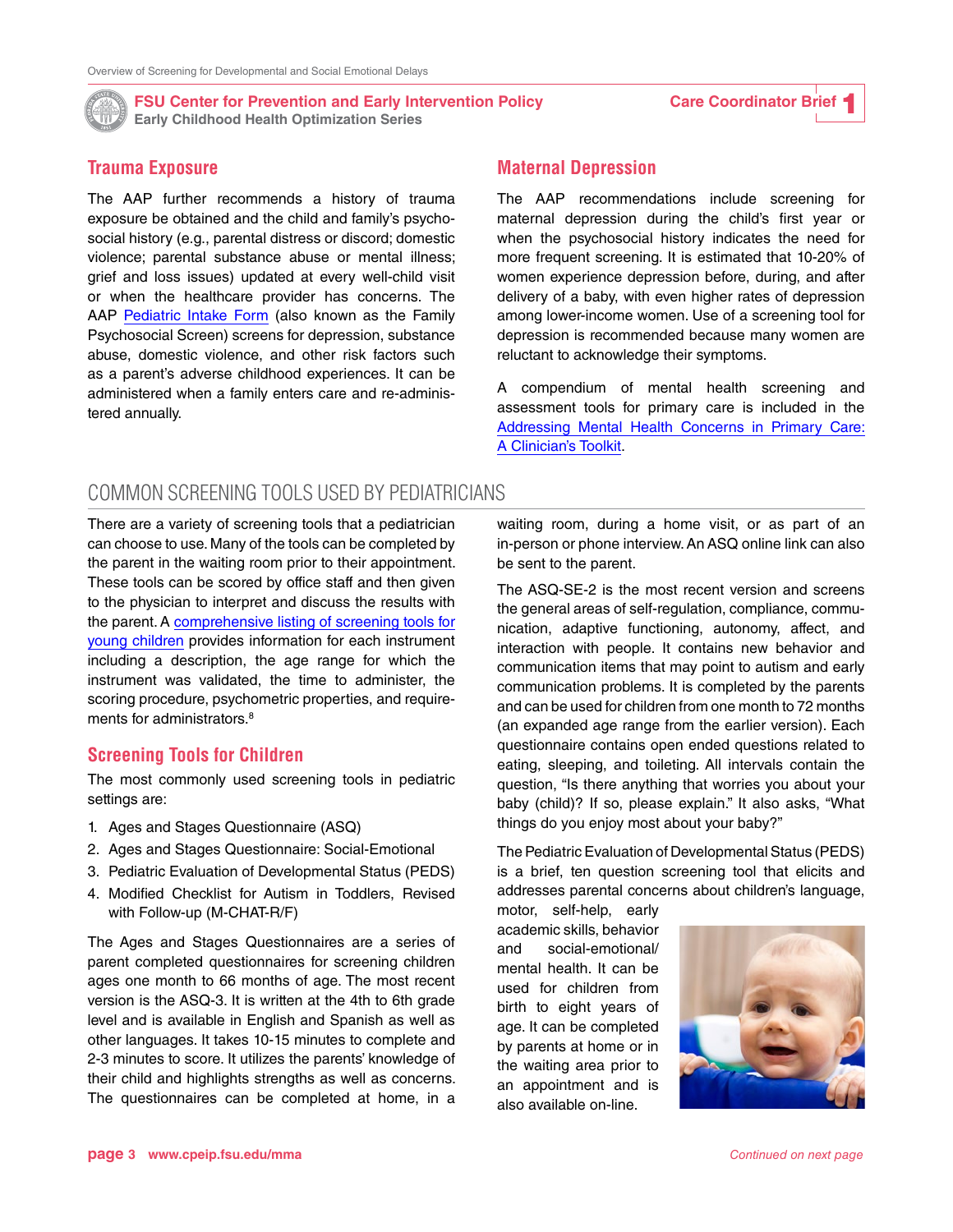<span id="page-3-0"></span>

The Modified Checklist for Autism Revised with Follow-up (M-CHAT-R/F) is a 2-stage parent-report screening tool to assess risk for Autism Spectrum Disorder (ASD). It is a yes/no checklist for parents. The revised version reduces the false positive rate and detects more ASD cases than the original M-CHAT. It can be used for toddlers between 16 and 30-months of age. The parent completes the M-CHAT-R and then answers follow-up questions if the screening result on the M-CHAT-R is positive.

#### **Screening Tools for Maternal Depression**

A 2006 study of maternal depression screening during well-child visits found that screening was both feasible and effective using the 2-question Patient Health Questionnaire (PHQ-2).<sup>9</sup> Other commonly used depression screening tools are:

- 1. Edinburgh Postnatal Depression Scale (EPDS)
- 2. Beck Depression Inventory-II
- 3. Primary Care Evaluation of Mental Disorders (PRIME-MD)

### DEVELOPMENTAL SCREENING RESULTS

Developmental screening tool scores are interpreted as "within normal limits" (negative) or "at risk" (positive). A positive result indicates the need for further assessment to determine if a child has a developmental disorder or delay and needs services. The [Pediatric Developmental](http://www.cdc.gov/ncbddd/childdevelopment/documents/Screening-Chart.pdf)  [Screening Flowchart](http://www.cdc.gov/ncbddd/childdevelopment/documents/Screening-Chart.pdf) illustrates how developmental screening activities might occur within a pediatric setting.

### **What to Do if Screening Results Indicate the Need for Further Assessment**

With a positive screening result, the primary care provider, if staff has the time and expertise, will conduct a more specific developmental assessment. If the office does not have that expertise, a referral to a community resource for further evaluation will be needed. Children needing evaluations from community providers may be assigned to care coordinators within the managed health plans to assist with the referral process. Your role as a care coordinator is important in assuring that the referral is made to the appropriate agency, an appointment is scheduled, and the family follows through with the appointment. Parents may need additional information about why the referral is necessary and the importance of having their child receive further assessment. Without this information and assistance they may not take the steps to make the appointment for their child.

Explain to the parents that a developmental screening identifies if a child is learning basic skills at the appropriate time or if there are delays in learning. Assure them that developmental screening is not an IQ test nor does it mean their child has a developmental disorder. Inform the parent that the physician has made a referral for additional testing to determine the severity of the problem

and what, if any, additional supports and services the child may need. Explain the referral process and what the parent can expect when calling for an appointment. If you are co-located with the physician, it may be possible to do a facilitated referral or warm handoff by calling the program when the parent is with you in the office. If you are discussing the referral with the parent over the phone, Motivational Interviewing techniques can be used to elicit parental concerns and discuss any barriers to keeping appointments. See the companion guide *What Is Motivational Interviewing?* for more information. Let the parent know that you will make a follow-up call to find out how the appointment went and what information was learned.

Contact the referral source to make certain that evaluation results are sent to the primary care physician. Creating standard referral and feedback report forms that facilitate the communication process between agencies will make your job easier and ensure timely exchange of information.

### **Typical Referral Sources for Further Assessment of Delays**

Children under three years of age can be referred for evaluation to the Children's Medical Services Early Steps Program. Early Steps is the designated provider of early intervention services for infants and toddlers in the state of Florida. Early intervention services are required by Part C of the Individuals with Disabilities Act (IDEA). The Early Steps provider will conduct a very detailed assessment at no cost to the family and provide services to children who meet eligibility criteria. Children three years of age and older can be referred to the local school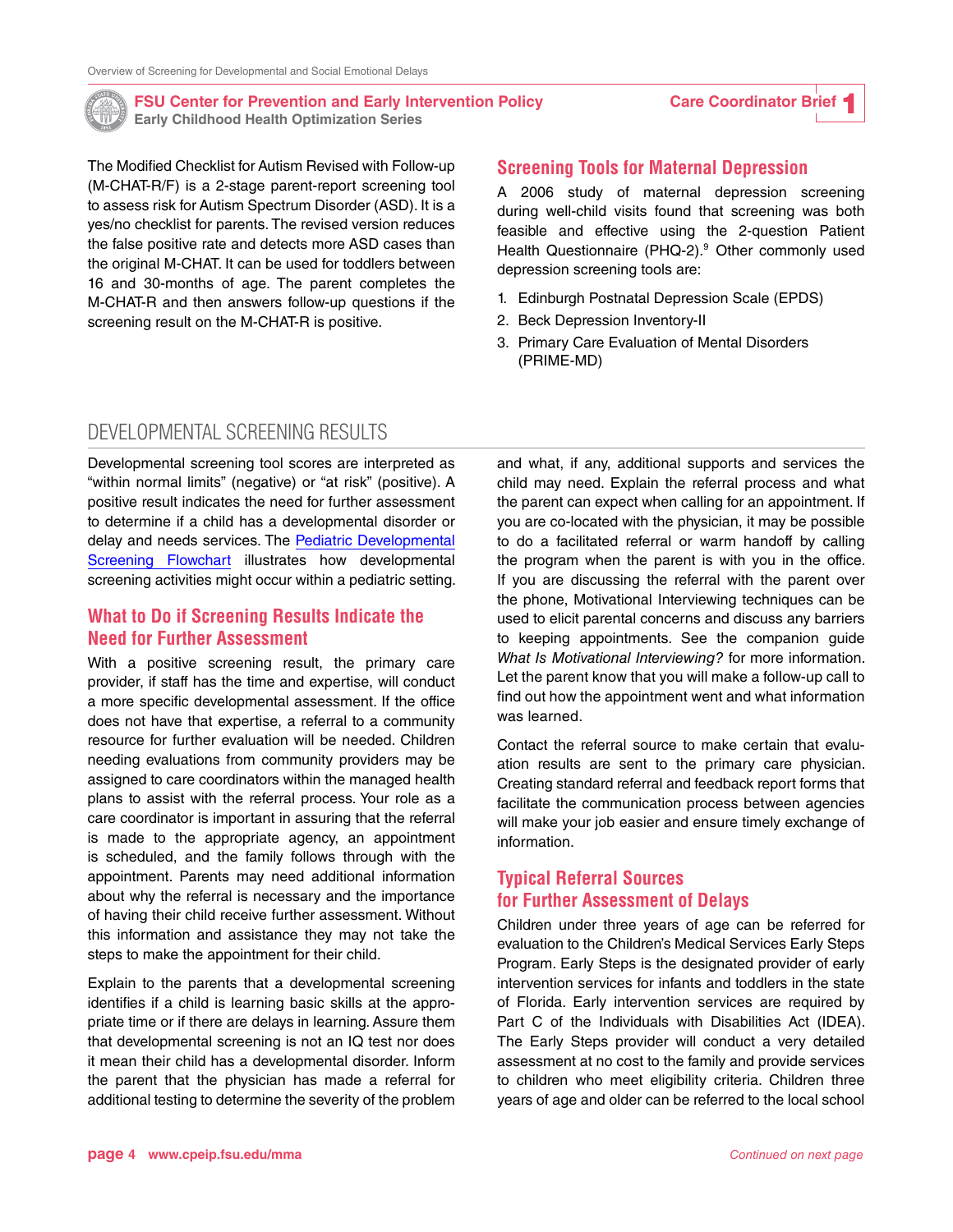

district Florida Diagnostic Learning and Resources System (FDLRS) services center. A Child Find specialist will conduct a diagnostic screening to determine if a child may be in need of special education services. For school age children, regional coordinators with the Multiagency Network for Students with Emotional/ Behavioral Disorders (SEDNET) can assist parents in finding appropriate resources and services.

Children who do not qualify for early intervention services may benefit from referrals to high quality child care, home visiting services, or parent support groups. These services can provide parents with the information they need to support social-emotional development and positive mental health. Providing intervention services for young children before they exhibit significant problems in their behavior or development will improve their chances for more positive life outcomes.10

Young children identified with mental health disorders can be referred to therapists with special training in infant and early childhood mental health. Evidencebased practices such as Child-Parent Psychotherapy (CPP) or Parent-Child Interaction Therapy (PCIT) focus on repairing and strengthening the parent-child relationship to support the child's return to healthy cognitive, behavioral, and social functioning.

Providing intervention services for young children before they exhibit significant problems in their behavior or development will improve their chances for more positive life outcomes.

#### **Referrals At A Glance**

| Age     | <b>Concerns</b>                                        | Who to Refer to                                                                                                                                         |
|---------|--------------------------------------------------------|---------------------------------------------------------------------------------------------------------------------------------------------------------|
| $0 - 3$ | Developmental<br>Delays                                | <b>Florida's Early Steps</b>                                                                                                                            |
| 3-18    | Developmental<br>Delays                                | Florida Diagnostic & Learning<br>Resources System (FDLRS)                                                                                               |
| 0-3     | Mental Health/<br>Behavioral<br><b>Health Concerns</b> | Infant mental health providers<br>in the provider network                                                                                               |
| 3-18    | Mental Health/<br>Behavioral<br><b>Health Concerns</b> | Mental health providers in the<br>provider network<br>Multiagency Network for<br>Students with Emotional/<br><b>Behavioral Disabilities</b><br>(SEDNET) |

The *[Practitioner Resource Guide](http://cpeip.fsu.edu/mma/documents/ECHO%20Florida%20Practitioner%20Resource%20Guide.pdf)* contains information on these and other community programs that may be helpful to children and families. Vulnerable populations often have additional unmet needs which result in multiple referrals. Family members who are stressed or depressed may have difficulty navigating the health, mental health, education, and social service systems. They are at risk of falling through the cracks without a care coordinator who is knowledgeable about community resources, can coordinate care, and provide support and follow-up to ensure needed services are received.<sup>11</sup>